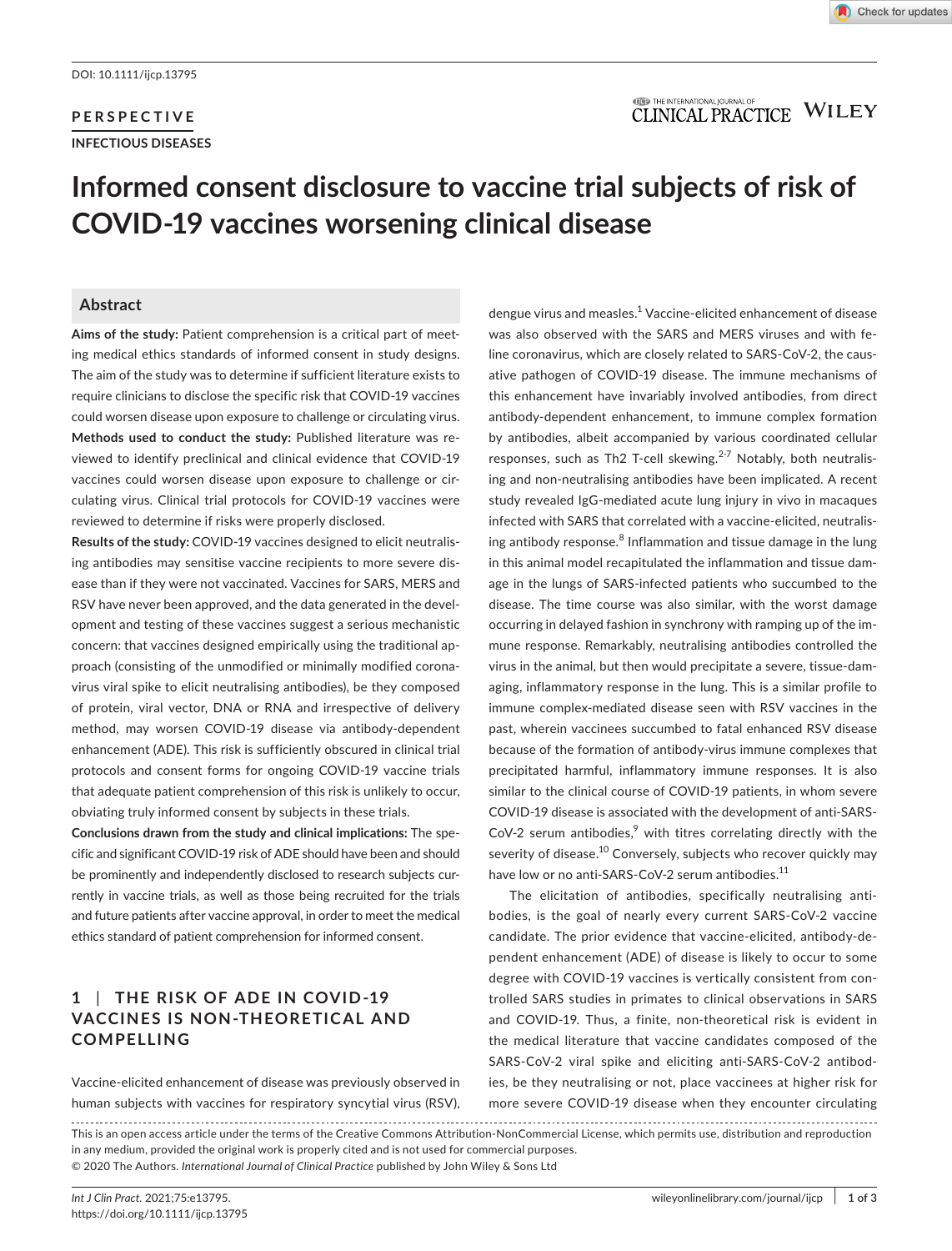**2 of 3**  $\blacksquare$  **WILEY** CLINICAL PRACTICE CARDOZO AND VEAZEY

viruses. Indeed, studies in mice of prior SARS vaccines revealed this exact phenotype, with four human vaccine candidates eliciting neutralising antibodies and protecting against SARS challenge, but viral re-challenge of thus vaccinated animals resulting in immunopathologic lung disease.<sup>5</sup> Independently, SARS/MERS vaccine candidates, commonly exhibited ADE associated with high inflammatory morbidity in preclinical models, obstructing their advancement to the clinic. $4,12$  SARS ADE of both disease in non-human primates and viral infection of cells in vitro was clearly mapped to specific antibody-targeted SARS viral spike epitopes.<sup>6</sup> This phenomenon was consistent across a variety of vaccine platforms, including DNA, vector primes and virus-like particles (VLP), irrespective of inoculation method (oral, intramuscular, subcutaneous, etc). An unknown variable is how long this tissue damage lasts, possibly resulting in permanent morbidity (eg, diabetes from pancreatic damage<sup>7</sup>).

Current data on COVID-19 vaccines is limited, but does not so far reveal evidence of ADE of disease. Non-human primate studies of Moderna's mRNA-1273 vaccine showed excellent protection, with no detectable immunopathology.<sup>13</sup> Phase 1 trials of several vaccines have not reported any immunopathology in subjects administered the candidate vaccines. However, these subjects were unlikely to have yet encountered circulating virus.<sup>14</sup> Nevertheless, all preclinical studies to date have been performed with the Wuhan or closely related strains of the virus, while a mutant D614G virus is now the most prevalent circulating form. Several observations suggest that this alternative form may be antigenically distinct from the Wuhan derived strain, not so much in composition, but in conformation of the viral spike and exposure of neutralisation epitopes.<sup>15-18</sup> Similarly. Phase 1 and 2 clinical trials of vaccine candidates have only been designed around immunogenicity as an efficacy end point and have not been designed to capture exposure of subjects to circulating virus after vaccination, which is when ADE/immunopathology is designed to occur. Thus, the absence of ADE evidence in COVID-19 vaccine data so far does not absolve investigators from disclosing the risk of enhanced disease to vaccine trial participants, and it remains a realistic, non-theoretical risk to the subjects.

## **2** | **CHALLENGES TO INFORMED CONSENT FOR COVID-19 VACCINE STUDIES**

Informed consent procedures for vaccine trials commonly include disclosure of very minor risks such as injection site reactions, rare risks from past, *unrelated* vaccines/viruses, such as Guillain-Barre syndrome for swine flu (interest in which is likely behind the interest in Astra Zeneca's recent vaccine transverse myelitis event) and generic statements about the risk of idiosyncratic systemic adverse events and death. Specific risks to research participants derived from biological mechanism are rarely included, often because of ambiguity about their applicability.<sup>19</sup>

Signed consent forms from the COVID-19 vaccine trials are not publicly available because of privacy concerns. They also vary from

clinical site to clinical site, and sample consent forms on which they are based are not required to be disclosed until after the trial is over, if at all. However, these consent forms are usually very similar in content to the "Risks to participants" section of the trial protocols, which have been released publicly by Pfizer, Moderna and Johnson  $\&$  Johnson for their COVID-19 vaccine trials ( $^{20}$  & Supplement). As these three vaccines are representative of the diversity of vaccines being tested, it is very likely that the consent form inferred from these protocols is similar or identical to those from any and all of the vaccine trials currently underway. All three protocols mention the risk of disease enhancement by the vaccine, but all three list this risk last or next to last in the list of risks, after risks from the Ad26-Cov2 vector, adenovirus vectors in general, risks of vaccination in general, risks for pregnancy and birth control (which are said to be "unknown"), risks of blood draws and risks from collection of nasal swab samples (for the Johnson and Johnson vaccine), after allergy, fainting, local site injection reaction, general systemic adverse reactions and laboratory abnormalities for the Moderna vaccine and after local site injection reactions and general systemic adverse events for the Pfizer vaccine. In addition, both Moderna and Johnson and Johnson term the risk of vaccine-elicited disease enhancement as "theoretical." Finally, in citing the risk, Pfizer and Moderna note prior evidence of vaccine-elicited disease enhancement with RSV and dengue, as well as feline coronavirus (Pfizer) and measles (Moderna), however, SARS and MERS are not mentioned. Johnson and Johnson discusses SARS and MERS, but make an unusual scientific argument that vaccine-elicited disease enhancement is because of non-neutralising antibodies and Th2-skewed cellular responses and that Ad26 vaccination does not exhibit this profile.Blank consent forms for AstraZeneca and Johnson and Johnson are also available online at https://restoringtrials.org/2020/09/18/covid19trialprotocolandstudydocs/, and while the AstraZeneca form clearly discloses the specific risk of ADE, the disclosure is listed last among risks only in an attached information sheet. In all, the evidence from the Pfizer, Moderna and Johnson & Johnson protocols for their COVID-19 vaccine trials and the sample consent forms, when contrasted with the evidence for antibody-dependent enhancement of disease presented by this report and widely available to any skilled practitioner in the field, establishes that patient comprehension of the specific risk that receiving the COVID-19 vaccine could convert a subject from someone who experiences mild disease to someone who experiences severe disease, lasting morbidity or even death is unlikely to be achieved by the informed consent procedures planned for these clinical trials.

Medical ethics standards required that, given the extent of evidence in the medical literature reviewed above, the risk of ADE should be clearly and emphatically distinguished in the informed consent from risks observed *rarely* as well as the more obvious risk of lack of efficacy, which is unrelated to the specific risk of ADE. Based on the published literature, it should have been obvious to any skilled medical practitioner in 2019 that there is a significant risk to vaccine research subjects that they may experience severe disease once vaccinated, while they might only have experienced a